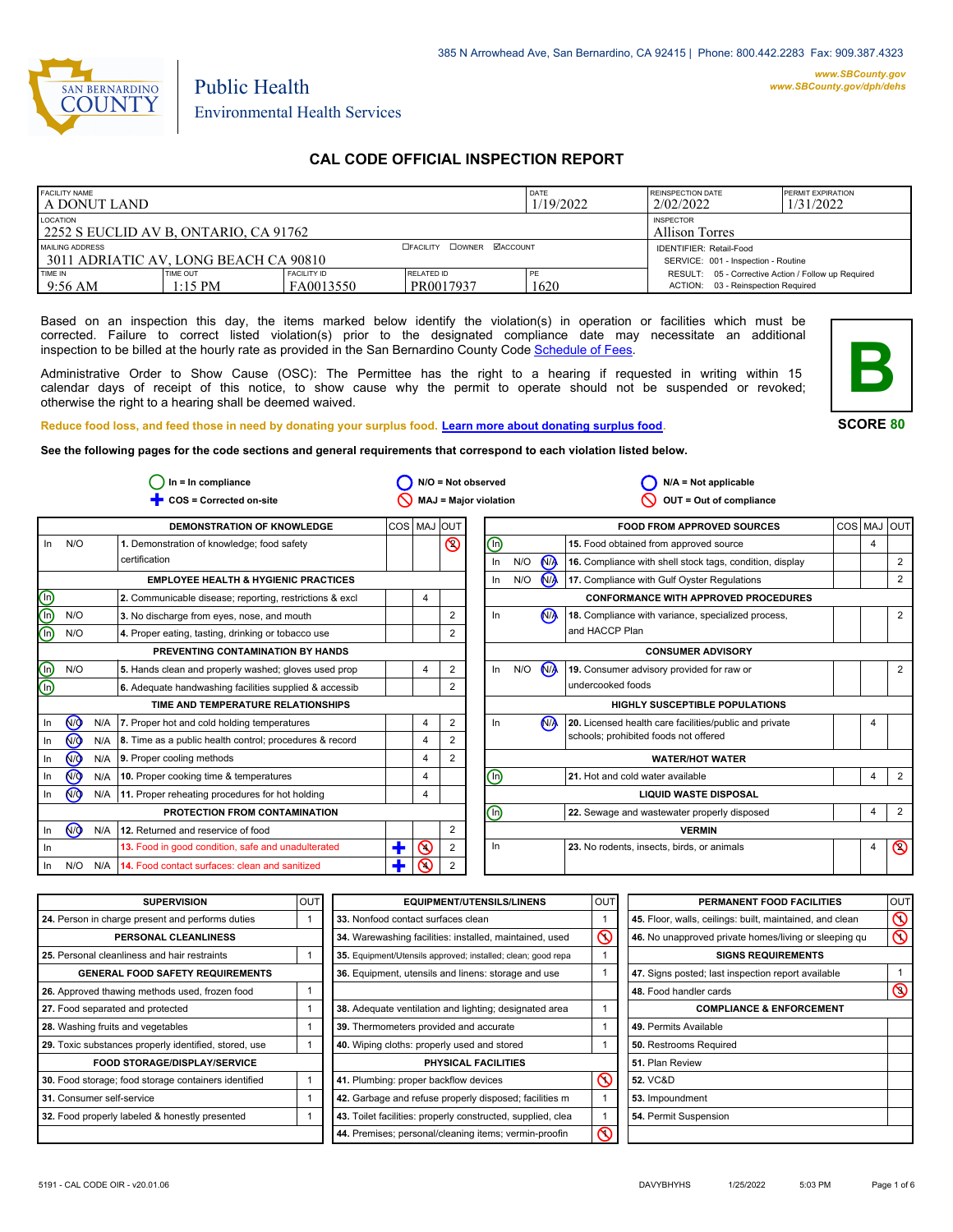

Public Health

## **CAL CODE OFFICIAL INSPECTION REPORT**

| <b>FACILITY NAME</b><br>A DONUT LAND |                                                        |                                                                                                          | DATE<br>1/19/2022                         |              |  |
|--------------------------------------|--------------------------------------------------------|----------------------------------------------------------------------------------------------------------|-------------------------------------------|--------------|--|
| LOCATION                             | 2252 S EUCLID AV B, ONTARIO, CA 91762                  |                                                                                                          | <b>INSPECTOR</b><br><b>Allison Torres</b> |              |  |
|                                      |                                                        | 13. FOOD IN GOOD CONDITION, SAFE AND UNADULTERATED                                                       |                                           | <b>MAJOR</b> |  |
| <b>POINTS</b>                        | Compliance date not specified<br>Complied on 1/19/2022 | Inspector Comments: Observed bottled iced coffee cooling inside ice machine located across display case. |                                           |              |  |
| 4                                    | Violation Reference - HSC -<br>113967, 113976,         | Ensure ice used for customer consumption is not being used to cool beverages.                            |                                           |              |  |
|                                      |                                                        | Corrected on site: Employee removed bottled iced coffee from ice machine.                                |                                           |              |  |

**Violation Description:** All food shall be manufactured, produces, prepared, compounded, packed, transported, kept for sale, and served so as to be pure and free from adulteration and spoilage. Any food is adulterated if it bears or contains any poisonous or deleterious substance that may render it impure or injurious to health. (113967, 113976, 113980, 113988, 113990, 114035, 114254(c), 114254.3)

**More Information: <https://youtu.be/JrRQVxqDXy4>**

### **14. FOOD CONTACT SURFACES: CLEAN AND SANITIZED** ê**! MAJOR** ê**!**



**Compliance date not specified Complied on 1/19/2022 Violation Reference - HSC - 113984(e), 114097, 114099 POINTS 4 Inspector Comments:** Observed an employee to be washing and rinsing food trays but not sanitizing them. Ensure that warewashing is conducted in the following manner: 1. Wash dishes with minimum 100 degrees F water and soap. 2. Rinse dishes with cold, clear running water. 3. Sanitize dishes with either quaternary ammonium at 200 ppm for one (1) minute, or chlorine at 100 ppm for thirty (30) seconds. 4. Allow dishes to air dry

> Corrected on site: Employee was educated on how to manually ware washing dishes by the above procedure. The employee was instructed to rewash the trays in the proper warewashing method.

**Violation Description:** All food contact surfaces of utensils and equipment shall be clean and sanitized. (113984(e), 114097, 114099.1, 114099.4, 114099.6, 114101 (b-d), 114105, 114109, 114111, 114113, 114115 (a, b, d), 114117, 114125(b), 114135, 114141)

**More Information: <https://youtu.be/Gz6zPqZtv2s>**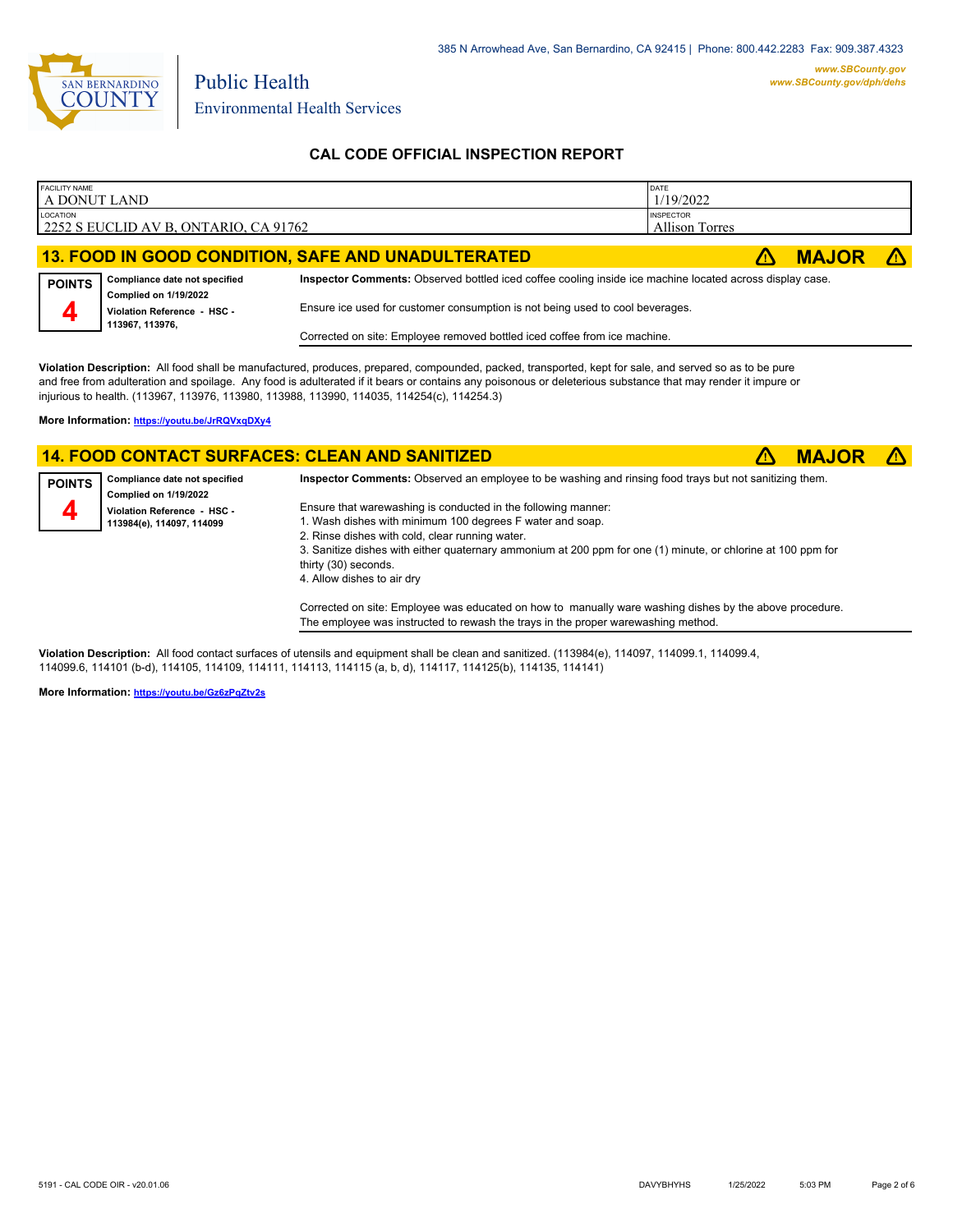

Public Health

## **CAL CODE OFFICIAL INSPECTION REPORT**

| <b>FACILITY NAME</b><br>A DONUT LAND |                                                           |                                                                                                                                                                                                                                                                                                                                                                                                    | DATE<br>1/19/2022                  |
|--------------------------------------|-----------------------------------------------------------|----------------------------------------------------------------------------------------------------------------------------------------------------------------------------------------------------------------------------------------------------------------------------------------------------------------------------------------------------------------------------------------------------|------------------------------------|
| LOCATION                             | 2252 S EUCLID AV B, ONTARIO, CA 91762                     |                                                                                                                                                                                                                                                                                                                                                                                                    | <b>INSPECTOR</b><br>Allison Torres |
|                                      |                                                           | 1. DEMONSTRATION OF KNOWLEDGE; FOOD SAFETY CERTIFICATION                                                                                                                                                                                                                                                                                                                                           |                                    |
| <b>POINTS</b>                        | Compliance date not specified<br><b>Not In Compliance</b> | Inspector Comments: 1.) Employee was unable to adequately describe the manual three compartment ware<br>washing procedure.                                                                                                                                                                                                                                                                         |                                    |
|                                      | Violation Reference - HSC -<br>113947-113947.1            | Note: Employee was educated on how to manually ware washing dishes by the following procedure:                                                                                                                                                                                                                                                                                                     |                                    |
|                                      |                                                           | 1. Wash dishes with minimum 100 degrees F water and soap.<br>2. Rinse dishes with cold clear running water.<br>3. Sanitize dishes with either quaternary ammonia, 200 ppm for one minute or chlorine at 100 ppm for 30<br>seconds.                                                                                                                                                                 |                                    |
|                                      |                                                           | Ensure all employees are able to demonstrate knowledge and are properly trained in food safety.                                                                                                                                                                                                                                                                                                    |                                    |
|                                      |                                                           | 2.) Observed Certified Food Manager's Certificate missing. Obtain at least one food manager certificate from<br>one of the below accredited organization that has been certified by the American National Standards Institute<br>(ANSI):                                                                                                                                                           |                                    |
|                                      |                                                           | 1. 360training.com, Inc.- Learn2Serve® Food Protection Manager Certification Program<br>2. National Registry of Food Safety Professionals- Food Protection Manager Certification Program<br>3. National Restaurant Association-ServSafe® Food Protection Manager Certification Program<br>4. Prometric Inc.- Food Protection Manager Certification Program<br>5. AboveTraining/StateFoodSafety.com |                                    |
|                                      |                                                           | Provide manager's certificate at facility within 60 days. Non-compliance will result in a future charged<br>inspection at an hourly rate of \$245.                                                                                                                                                                                                                                                 |                                    |
|                                      |                                                           | Note: Original certificate must be available at facility in order to be valid.                                                                                                                                                                                                                                                                                                                     |                                    |

**Violation Description:** All food employees shall have adequate knowledge of and be trained in food safety as it relates to their assigned duties. (113947) Food facilities that prepare, handle or serve non-prepackaged potentially hazardous food, shall have an employee who has passed an approved food safety certification examination. (113947-113947.1)

**More Information: <http://www.sbcounty.gov/uploads/dph/dehs/Depts/EnvironmentalHealth/FormsPublications/FoodSafetyPracticesOverview.pdf>**

### **23. NO RODENTS, INSECTS, BIRDS, OR ANIMALS**

**Compliance date not specified Not In Compliance Violation Reference - HSC - 114259.1, 114259.4, 11425 POINTS 2**

**Inspector Comments:** Observed several old dry rodent droppings in the cabinets underneath the coffee maker and on a large gallon of sanitizer. After a thorough search of the facility, observed no signs of an active infestation.

NOTE: No food or food contact surfaces were observed to be contaminated.

Clean and sanitize all affected areas and maintain the facility free from vermin.

-This violation requires a reinspection.

**Violation Description:** Food facility shall be kept free of vermin: rodents (rats, mice), cockroaches, flies. (114259.1, 114259.4, 114259.5) Live animals are not allowed in a food facility unless, food employees with service animals may handle or care for their service animal if they wash their hands as required or persons who are licensed pursuant to Chapter 11.5 of Division 3 of the Business and Professions Code. (114259.4, 114259.5)

**More Information: [https://youtu.be/1yuxW\\_p9Bxs](https://youtu.be/1yuxW_p9Bxs)**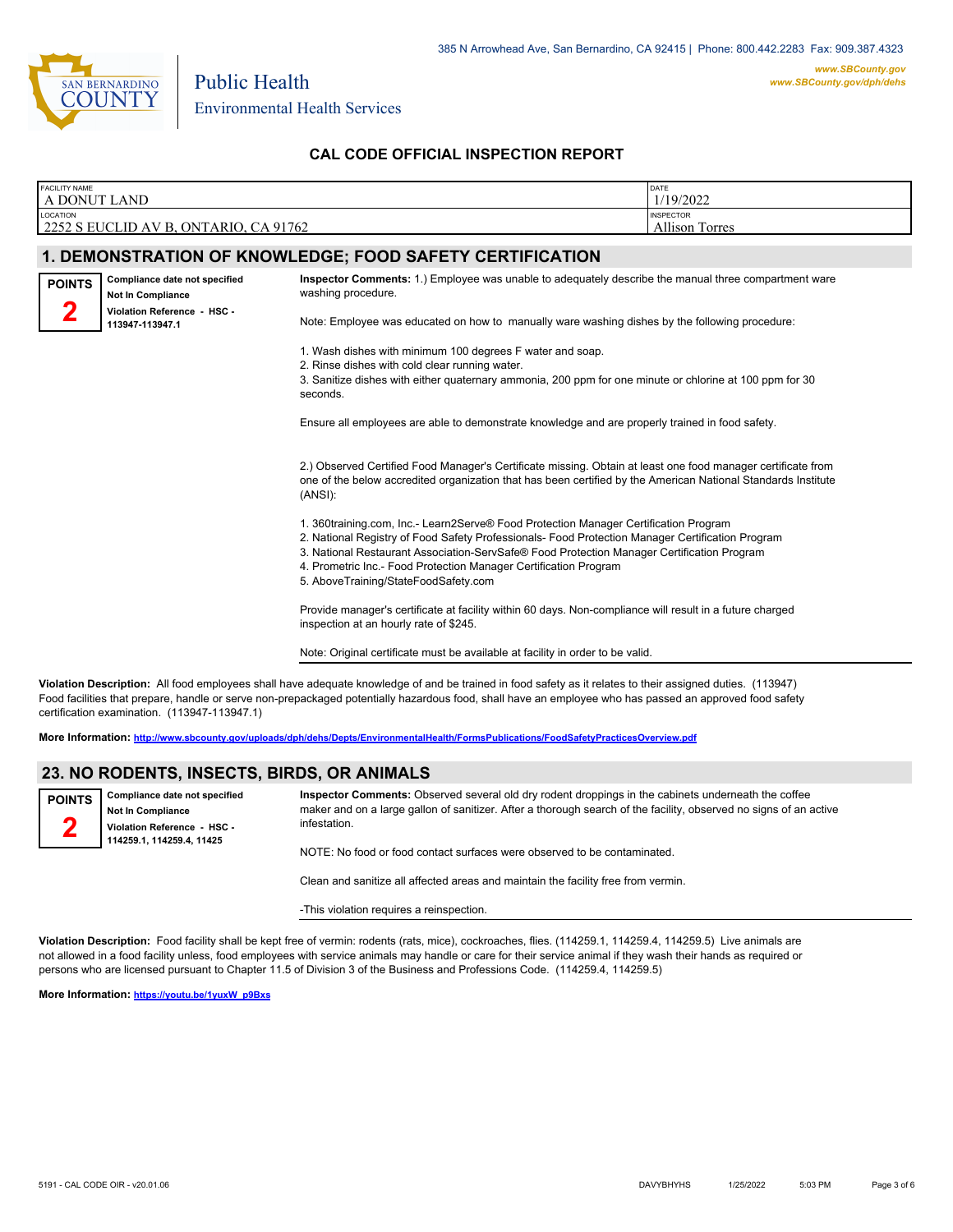

Public Health

## **CAL CODE OFFICIAL INSPECTION REPORT**

| <b>FACILITY NAME</b>                  | DATE                  |
|---------------------------------------|-----------------------|
| A DONUT LAND                          | 1/19/2022             |
| <b>LOCATION</b>                       | <b>INSPECTOR</b>      |
| 2252 S EUCLID AV B, ONTARIO, CA 91762 | <b>Allison Torres</b> |
|                                       |                       |

#### **34. WAREWASHING FACILITIES: INSTALLED, MAINTAINED, USED; TEST STRIPS**

| <b>POINTS</b> | Compliance date not specified                  | <b>Inspector Comments:</b> Observed no sanitizer test strips at facility. |
|---------------|------------------------------------------------|---------------------------------------------------------------------------|
|               | <b>Not In Compliance</b>                       | Ensure test strips are provided to check sanitizer concentrations.        |
|               | Violation Reference HSC<br>114067(f,g), 114099 |                                                                           |

**Violation Description:** Food facilities that prepare food shall be equipped with warewashing facilities. Testing equipment and materials shall be provided to measure the applicable sanitization method. (114067(f,g), 114099, 114099.3, 114099.5, 114101(a), 114101.1, 114101.2, 114103, 114107, 114125) A thermometer must be readily available to monitor the temperature of the water at the warewashing sink. A warewashing sink used to wash wiping cloths, wash produce, or thaw food must be cleaned and sanitized before and after each use.

**More Information: <https://youtu.be/tH1OqFuAy9Y>**

### **41. PLUMBING; PROPER BACKFLOW DEVICES**

| <b>POINTS</b> | Compliance date not specified | Inspector Comments: Observed air gap missing between ice machine draining pipe and floor sink |
|---------------|-------------------------------|-----------------------------------------------------------------------------------------------|
|               | <b>Not In Compliance</b>      |                                                                                               |
|               | Violation Reference - HSC -   | Ensure all pipes draining into a floor sink have at least a 1 inch air gap.                   |
|               | 114171.114189.1               |                                                                                               |

**Violation Description:** The potable water supply shall be protected with a backflow or back siphonage protection device, as required by applicable plumbing codes. (114192) All plumbing and plumbing fixtures shall be installed in compliance with local plumbing ordinances, shall be maintained so as to prevent any contamination, and shall be kept clean, fully operative, and in good repair. Any hose used for conveying potable water shall be of approved materials, labeled, properly stored, and used for no other purpose. (114171, 114189.1, 114190, 114193, 114193.1, 114199, 114201, 114269)

#### **44. PREMISES; PERSONAL/CLEANING ITEMS; VERMIN-PROOFING**

| <b>POINTS</b> | Compliance date not specified                                                 | Inspector Comments: Observed employee's personal food stored among food items intended for customers.                                          |
|---------------|-------------------------------------------------------------------------------|------------------------------------------------------------------------------------------------------------------------------------------------|
|               | <b>Not In Compliance</b><br>Violation Reference - HSC -<br>114067 (j), 114123 | Provide a designated space for employee's personal items that is separate and clearly labeled from customer<br>food and food contact surfaces. |
|               |                                                                               |                                                                                                                                                |

**Violation Description:** The premises of each food facility shall be kept clean and free of litter and rubbish; all clean and soiled linen shall be properly stored; non-food items shall be stored and displayed separate from food and food-contact surfaces; the facility shall be kept vermin proof. (114067 (j), 114123, 114143 (a) & (b), 114256, 114256.1, 114256.2, 114256.4, 114257, 114257.1, 114259, 114259.2, 114259.3, 114279, 114281, 114282) Food preparation sinks, handwashing sinks and warewashing equipment shall not be used for the cleaning of maintenance tools, the holding of maintenance materials, or the disposal of liquid wastes. (114123) Open-air barbecue and/or outdoor wood burning oven must operate on the same premises, in conjunction with a permanent food facility and not in an area that may pose as a fire hazard. (114143(a) (b)) Janitorial sink or approved curbed cleaning facility (exemption for restricted food service facilities Section 114279 (b)) shall be provided. (114279(a)) First aid supplies must have a legible manufacturer's label and stored in a kit or container that is located to prevent contamination. (114256.4) Insect electrocution devices are not allowed in food or utensil handling areas. (114259.3)

### **45. FLOORS, WALLS AND CEILINGS: BUILT, MAINTAINED, AND CLEAN**

| <b>POINTS</b> | Compliance date not specified                    | <b>Inspector Comments:</b> Observed heavy food debris build up on the floor and walls throughout the kitchen. |
|---------------|--------------------------------------------------|---------------------------------------------------------------------------------------------------------------|
|               | Not In Compliance<br>Violation Reference - HSC - | Maintain the floors and walls clean and in a sanitary manner at all times.                                    |
|               | 114143 (d), 114266                               |                                                                                                               |

**Violation Description:** The walls / ceilings shall have durable, smooth, nonabsorbent, and washable surfaces. All floor surfaces, other than the customer service areas, shall be approved, smooth, durable and made of nonabsorbent material that is easily cleanable. Approved base coving shall be provided in all areas, except customer service areas and where food is stored in original unopened containers. Food facilities shall be fully enclosed. All food facilities shall be kept clean and in good repair. (114143 (d), 114257, 114266, 114268, 114268.1, 114271, 114272) Cleaning must be an approved dustless method. (114268.1) Mats and duckboards, if used, must be removable and easily cleanable. (114272) Open-air barbecues or wood-burning ovens floor surfaces must extend a minimum of five feet and be impervious or easily cleanable. (114143(d))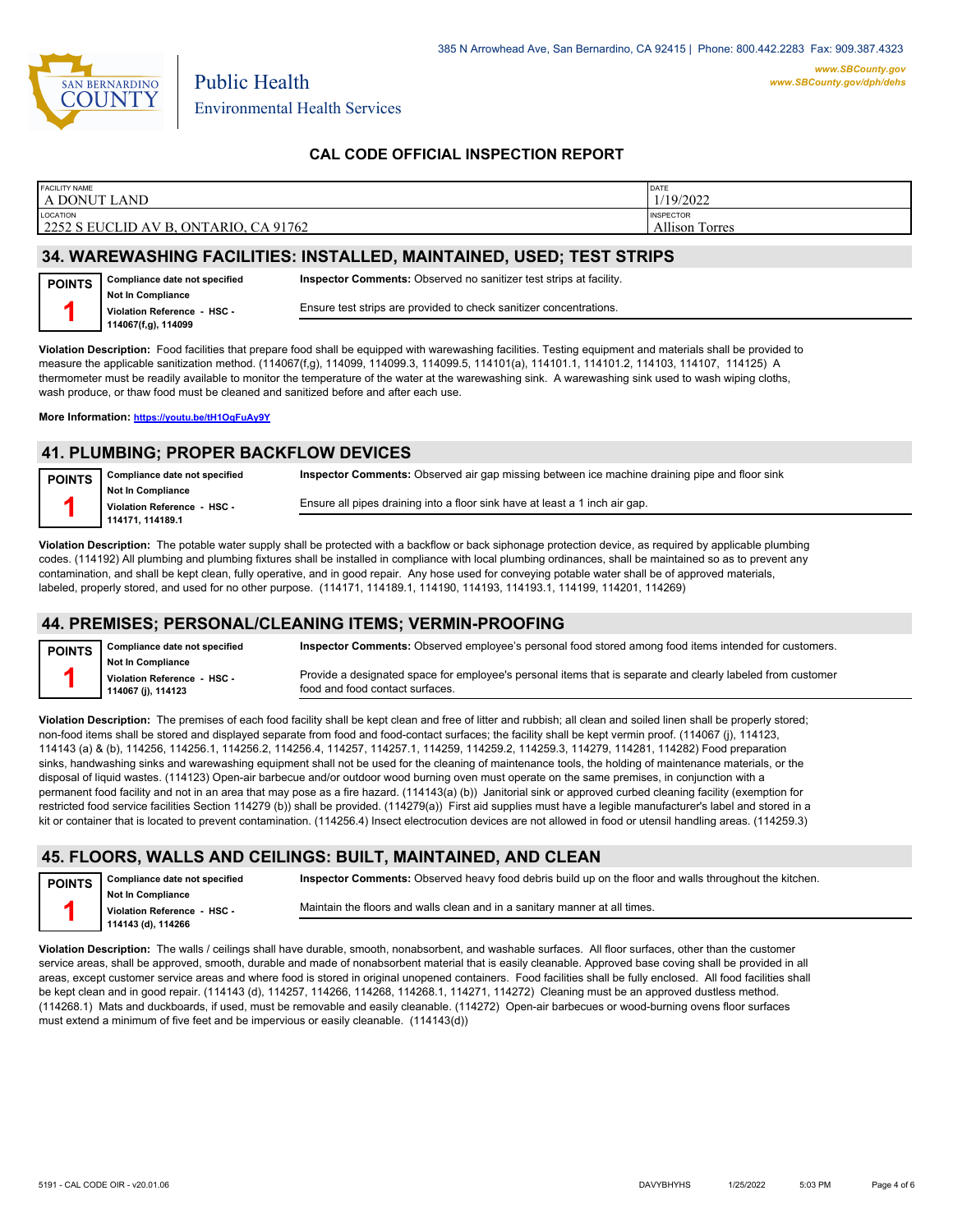

Public Health

## **CAL CODE OFFICIAL INSPECTION REPORT**

| <b>FACILITY NAME</b>                  | DATE                  |
|---------------------------------------|-----------------------|
| A DONUT LAND                          | 1/19/2022             |
| LOCATION                              | <b>INSPECTOR</b>      |
| 2252 S EUCLID AV B, ONTARIO, CA 91762 | <b>Allison Torres</b> |
|                                       |                       |

#### **46. NO UNAPPROVED PRIVATE HOMES / LIVING OR SLEEPING QUARTERS**

| <b>POINTS</b> | Compliance date not specified<br><b>Not In Compliance</b> | Inspector Comments: Observed a fold able bed in the storage room next to the exit door. Per employee they<br>sleep in this room on their breaks.                                      |
|---------------|-----------------------------------------------------------|---------------------------------------------------------------------------------------------------------------------------------------------------------------------------------------|
|               | Violation Reference - HSC -<br>114285, 114286             | Discontinue this practice and remove the fold able bed from the storage room. Ensure that there are no<br>sleeping accommodations in any room where food is prepared, stored or sold. |

**Violation Description:** No sleeping accommodations shall be in any room where food is prepared, stored or sold. (114285, 114286) A private home, a room used as living or sleeping quarters, or an area directly opening into a room used as living or sleeping quarters shall not be used for conducting food facility operations. (114285)

| <b>48. FOOD HANDLER CERTIFICATION</b> |                                                           |                                                                                                                                                                                                                                                                                                                                                                                                                                                                                                 |  |  |
|---------------------------------------|-----------------------------------------------------------|-------------------------------------------------------------------------------------------------------------------------------------------------------------------------------------------------------------------------------------------------------------------------------------------------------------------------------------------------------------------------------------------------------------------------------------------------------------------------------------------------|--|--|
| <b>POINTS</b>                         | Compliance date not specified<br><b>Not In Compliance</b> | Inspector Comments: Observed two (2) food service workers at this facility without a current San Bernardino<br>County food handler card.                                                                                                                                                                                                                                                                                                                                                        |  |  |
| 3                                     | Violation Reference - SBCC -<br>33.0409                   | Provide a valid San Bernardino County Food Handler card for each of these workers within 14 days. A missing<br>food handler card information and verification sheet was provided to fill out. Return form and food handler<br>cards to San Bernardino County Environmental Health Services department by fax (909)387-4323 or send to<br>sbcfoodworker@gmail.com.<br>Failure to do so within 14 days will result in a charged re-inspection at an hourly rate of \$245 to verify<br>compliance. |  |  |

Note: Food handler cards MUST be issued by San Bernardino County to be valid.

**Violation Description:** This facility is currently in violation with the food handler certification requirement for San Bernardino County, which states all food handlers must obtain a valid food handler certificate within fourteen (14) days of employment (33.0410, 33.044). Failure to provide proof of food handler certification within fourteen (14) days will result in unannounced billable (at our current hourly rate) re-inspections to verify compliance.

This facility operator must complete the 'Missing Food Handler' form provided by the inspector and email an electronic copy (scans or photos are ok as long as they are readableto sbcfoodworker@gmail.com

**More Information: [http://www.sbcounty.gov/dph/dehs/Depts/EnvironmentalHealth/FIRST/food\\_worker\\_training.aspx](http://www.sbcounty.gov/dph/dehs/Depts/EnvironmentalHealth/FIRST/food_worker_training.aspx)**

### **IMPORTANT: Risk Based Inspection Frequency**

Food facilities that pose a higher risk level for causing foodborne illness will be subject to an additional inspection, to be billed at the hourly rate as provided in the San Bernardino Count[y Code Schedule of Fees. Facilitie](https://codelibrary.amlegal.com/codes/sanbernardino/latest/sanberncty_ca/0-0-0-122474#JD_16.0213B)s that received one or more of the following will be elevated to a high risk tier:

- A score letter of "C" or lower on one of the last two graded inspections,
- A score letter of "B" on two of the last three graded inspections,
- Repeated "four (4) point violation Risk Factor" (critical violation codes 1-23) on the last two inspections, or
- · Four (4) or more critical violations (codes 1-23) noted during an inspection, or
- A permit suspension (closure) on your last graded inspection.

#### **Food Establishment Donor Survey**

 **48. FOOD HANDLER CERTIFICATION**

Will you please take a few moments of your time to co[mplete our Food Establishment Donor Survey?](https://survey123.arcgis.com/share/626bb0fb21674c82832b0c0d557c5e80?field:faid=FA0013550&field:facility_name=A%20DONUT%20LAND¢er=34.03,-117.65&field:phone=9094581154) The purpose of this survey is to learn about current food recovery and food waste reduction efforts and struggles throughout San Bernardino County.

The feedback from the survey will help us identify barriers and opportunities, and connect you with nearby charitable feeding organizations so you can donate your surplus food. Once you complete the survey, you can view your entry and connect with other donor food establishments and charitable feeding organizations in the fol[lowing Live Web Map.](https://arcg.is/WvjGb)

#### **Overall Inspection Comments**